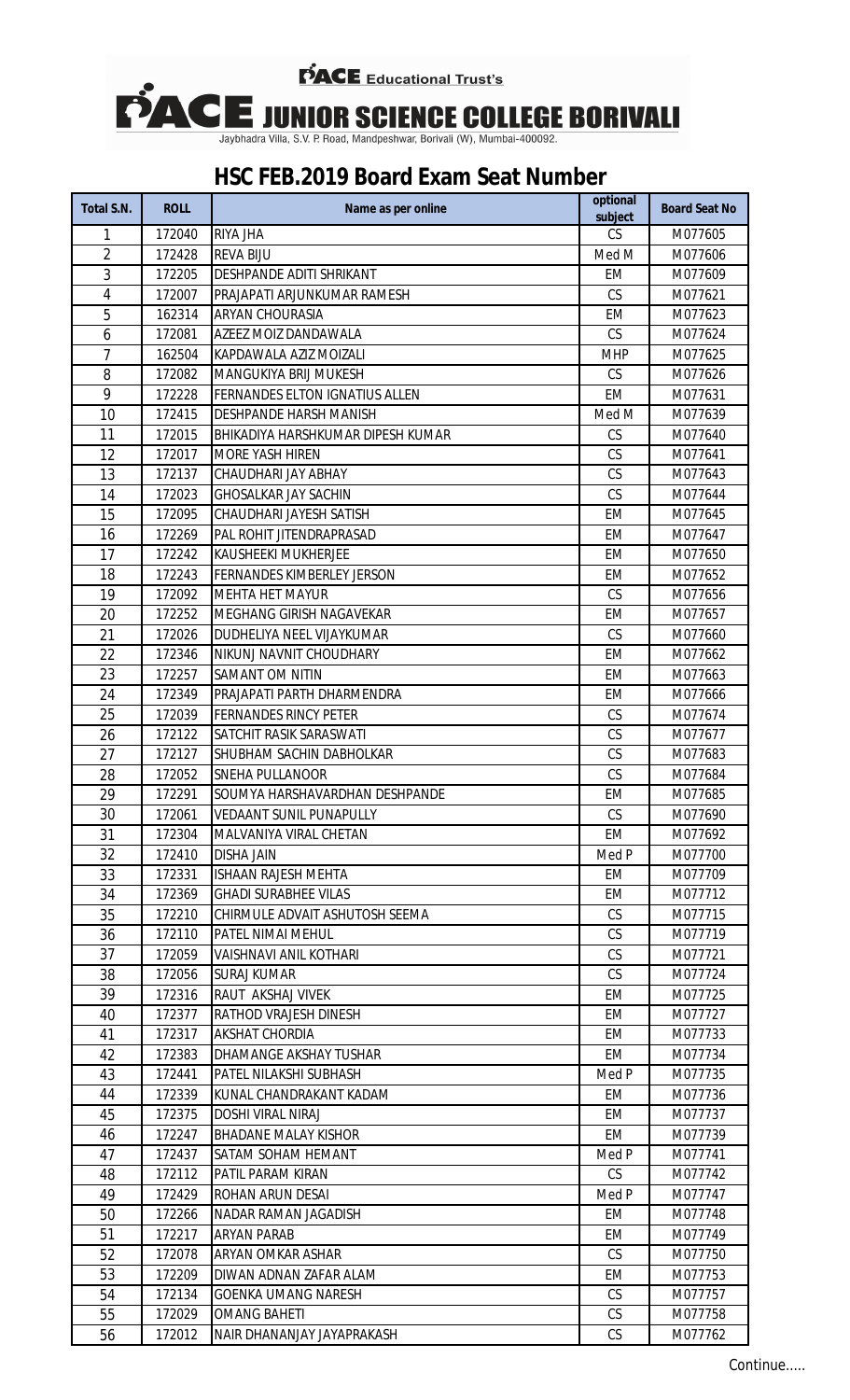| Total S.N. | <b>ROLL</b>      | Name as per online                               | optional<br>subject | <b>Board Seat No</b> |
|------------|------------------|--------------------------------------------------|---------------------|----------------------|
| 57         | 172358           | RIYANSHI SANJAY BOHRA                            | <b>EM</b>           | M077768              |
| 58         | 172302           | KUNTE VEDANT NILESH                              | <b>EM</b>           | M077770              |
| 59         | 172218           | AVANTI MADHAV PANDIT                             | <b>EM</b>           | M077771              |
| 60         | 172018           | HIRANYA VAISHNAVI BANDI                          | CS                  | M077773              |
| 61         | 172091           | LOKEGAONKAR GARGI PRAMOD                         | CS                  | M077776              |
| 62         | 172031           | NIKAM OMKAR SANTOSH                              | CS                  | M077779              |
| 63         | 172610           | <b>CHONKAR PARAS KIRTI</b>                       | <b>EM</b>           | M077783              |
| 64         | 172413           | CHAUHAN HARDIK JAYESHBHAI                        | Med P               | M077784              |
| 65         | 172433           | JAGTAP SHARDOOL SHEKHAR                          | Med P               | M077785              |
| 66         | 172002           | MENEZES AARON VARDHAMAN                          | CS                  | M077788              |
| 67         | 172086           | PATEL DEVARSH SANJAY                             | CS                  | M077790              |
| 68         | 172374           | SALVI UTKARSH SHAILENDRA                         | <b>EM</b>           | M077791              |
| 69         | 172605           | <b>DIXIT ATHARV ANIL</b>                         | <b>EM</b>           | M077794              |
| 70         | 172076           | KADULKAR ARYA ABHIJIT                            | CS                  | M077795              |
| 71         | 172341           | CHURI MANAS AMIT                                 | <b>EM</b>           | M077797              |
| 72         | 172064           | MAHAJAN YASH MANOJ                               | <b>EM</b>           | M077805              |
| 73         | 172370           | <b>SUYASH GUPTA</b>                              | <b>EM</b>           | M077806              |
| 74         | 172003           | CHILWAL AASHISH PRATAP                           | CS                  | M077808              |
| 75         | 172130           | SWAGATA JANA                                     | CS                  | M077810              |
| 76         | 172365           | RATHORE SATYAPAL SINGH ISHWAR SINGH              | <b>EM</b>           | M077812              |
| 77         | 172264           | RAGHAV NAIR                                      | <b>EM</b>           | M077820              |
| 78<br>79   | 172405<br>172021 | PIMPLE BHAVAM GAJENDRA<br>RANE JANHAVI DEEPAK    | Med P<br>CS         | M077821<br>M077824   |
| 80         | 172144           | MEHTA SHUBH DHAVAL                               | CS                  | M077836              |
| 81         | 172128           | PATEL SHUBHAM DINESH                             | CS                  | M077839              |
| 82         | 172107           | NACHIKETH S KADKOL                               | CS                  | M077848              |
| 83         | 172084           | CHINMAY AJAY MAJITHIA                            | CS                  | M077850              |
| 84         | 172041           | SANCHIT SHAMEENDRA HEGDE                         | CS                  | M077851              |
| 85         | 172221           | DEVADIGA DAIVIK JAYANTHA                         | <b>EM</b>           | M077853              |
| 86         | 172129           | SIDDHANT SUDHIR BADOLA                           | CS                  | M077859              |
| 87         | 172289           | CHAVAN SIDDHESH RAMESH                           | EM                  | M077862              |
| 88         | 172308           | YASH RAJ                                         | CS                  | M077866              |
| 89         | 172290           | MOHATA SIDHANT ARUN                              | EM                  | M077869              |
| 90         | 172355           | JETHWA RIDHESH RAKESH                            | EM                  | M077870              |
| 91         | 172013           | <b>GORASIYA DHRUV JAGDISHBHAI</b>                | <b>CS</b>           | M077873              |
| 92         | 172414           | PATEL HARDIKA DINESH                             | Med P               | M077877              |
| 93         | 172364           | DHARA SANDIP SUBHASH                             | EM                  | M077879              |
| 94         | 172067           | AADITYA PAREEK                                   | CS                  | M077880              |
| 95         | 172388           | MESTRY YADNESH SUDHAKAR                          | EM                  | M077881              |
| 96         | 172055           | SUMEDH HARSHAVARDHAN GAVAI                       | CS                  | M077888              |
| 97         | 172345           | NIDHI NIVEDITA                                   | EM                  | M077889              |
| 98         | 172109           | NEEL NILESH PANCHAL                              | CS                  | M077891              |
| 99         | 172278           | SAMVEG GIRISH GALA                               | EM                  | M077895              |
| 100        | 172604           | BOKKA VIVEK TATARAO                              | MED <sub>P</sub>    | M077897              |
| 101        | 172016           | MASEKAR HELLI BHARATKUMAR                        | CS                  | M077899              |
| 102        | 172038           | REO NILESH CORREIA                               | CS                  | M077904              |
| 103        | 172240           | CHRISTOPHER JOEL                                 | EM                  | M077908              |
| 104        | 172335           | <b>JAYESH RATHI</b>                              | EM                  | M077913              |
| 105        | 172251           | PAREKH MEET MITESH                               | EM                  | M077916              |
| 106        | 172601           | JAISWAL DEVANSH TRIVENDRANATH                    | EM                  | M077919              |
| 107        | 172404           | MENEZES BEVERLY AGNES ARTHUR                     | Med P               | M077921              |
| 108<br>109 | 162040<br>172229 | MANE PARAG RAJENDRA<br><b>GAURANG N BHANDARE</b> | CS<br>EM            | M077927<br>M077929   |
| 110        | 172231           | HARSH AJAY RANA                                  | EM                  | M077935              |
| 111        | 172422           | MANISH KAUR NAR                                  | MED PH              | M077936              |
| 112        | 172379           | YASH KUMAR ARVIND KUMAR GUPTA                    | EM                  | M077937              |
| 113        | 172306           | <b>DALVI YASH PARAG</b>                          | EM                  | M077939              |
| 114        | 172069           | AAKASHKUMAR SACHIDANAND JHA                      | CS                  | M077941              |
| 115        | 172348           | <b>DALI PARTH SANTOSH</b>                        | EM                  | M077942              |
| 116        | 172051           | HEGDE SNEHA SATISH                               | CS                  | M077947              |
| 117        | 172412           | MOHITE ESHA TANAJI                               | Med P               | M077948              |
| 118        | 172368           | SOHAM KAMDAR                                     | EM                  | M077950              |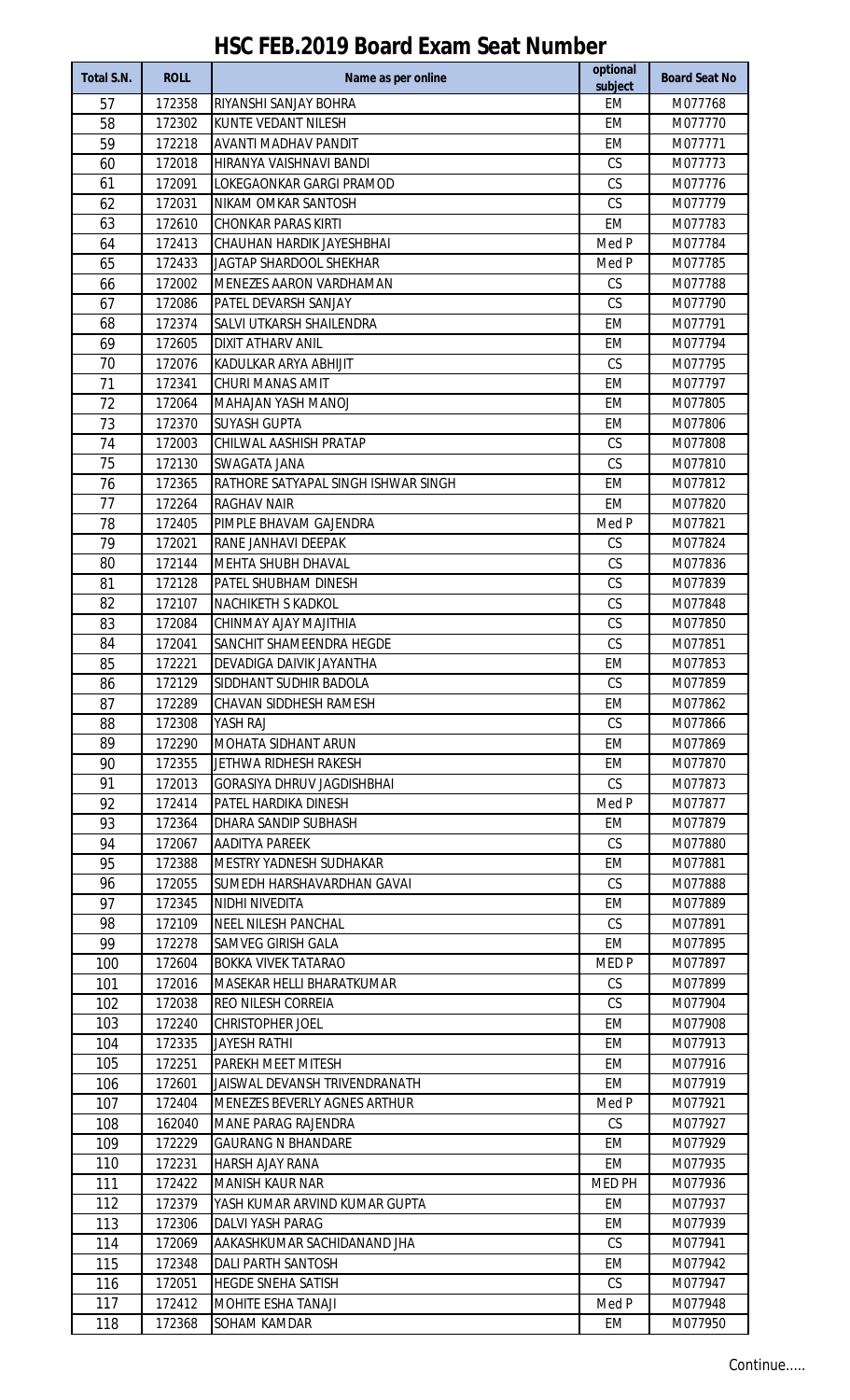| Total S.N. | <b>ROLL</b>      | Name as per online                          | optional<br>subject | <b>Board Seat No</b> |
|------------|------------------|---------------------------------------------|---------------------|----------------------|
| 119        | 172133           | <b>TUSHAR RAJIV KUMAR</b>                   | CS                  | M077953              |
| 120        | 172211           | MEHTA AKSHARA RAJESH                        | <b>EM</b>           | M077954              |
| 121        | 172295           | DALAL UDBHAV CHINTAK                        | EM                  | M077960              |
| 122        | 172401           | <b>ABHISHEK LAL</b>                         | Med P               | M077961              |
| 123        | 172440           | <b>MAHEK SANGOI</b>                         | Med Ph              | M077962              |
| 124        | 172066           | YATHHARTH RAJIV GUPTA                       | CS                  | M077965              |
| 125        | 172427           | KEWAT RASHI FAUZDAR                         | Med P               | M077966              |
| 126        | 172420           | GOKALGANDHI KHUSHALI PARMANAND              | Med P               | M077967              |
| 127        | 172145           | <b>OSHI PANDEY</b>                          | CS                  | M077968              |
| 128        | 172267           | RIA OJHA                                    | <b>EM</b>           | M077974              |
| 129        | 172215           | NAIK ANKSHIT CHANDRAKANT                    | <b>EM</b>           | M077977              |
| 130        | 172426           | RACHITA DINESH KURMI                        | Med P               | M077979              |
| 131        | 172282           | <b>BHOSALE SHIVAM PRASHANT</b>              | <b>EM</b>           | M077981              |
| 132        | 172010           | DIGE AVISHKAR ANANT                         | CS                  | M077983              |
| 133        | 172297           | <b>UPANSHU DAS</b>                          | <b>EM</b>           | M077992              |
| 134        | 172310           | YASHVI MAYUR MEHTA                          | <b>EM</b>           | M077999              |
| 135        | 172025           | KRISI ABHIK JAIN                            | CS                  | M078000              |
| 136        | 162037           | MAHESHWARI HARDIK ASHWIN                    | CS                  | M078001              |
| 137        | 172244           | KIRTI CHATURVEDI                            | <b>EM</b>           | M078002              |
| 138        | 172328           | DALAL DITI SANJEEV                          | <b>EM</b>           | M078005              |
| 139        | 172287           | SIDDHANT KASTURE                            | <b>EM</b>           | M078009              |
| 140        | 172602<br>172033 | SIDDHARTH PRASATH<br>PARIKSHIT JAYANT KATHE | <b>EM</b><br>CS     | M078010<br>M078018   |
| 141<br>142 | 172607           | OHRI NIKHIL RAJESH                          | <b>EM</b>           | M078021              |
| 143        | 172141           | SHAHIMA FIROZ KHAN                          | CS                  | M078024              |
| 144        | 172036           | PRITISH SANJAY MAIR                         | CS                  | M078033              |
| 145        | 172119           | NADAR RONISH THANGADURAI                    | CS                  | M078034              |
| 146        | 172235           | <b>BANDEKAR ISHAAN KIRAN</b>                | <b>EM</b>           | M078035              |
| 147        | 162012           | RISHABH CHAUHAN TARAL                       | CS                  | M078036              |
| 148        | 172236           | <b>BAHALKAR ISHAN PRASHANT</b>              | EM                  | M078038              |
| 149        | 172027           | NISHANK RANGARI                             | <b>CS</b>           | M078039              |
| 150        | 172142           | KAWEDIA DISHANT BHARAT                      | CS                  | M078040              |
| 151        | 172292           | <b>TANISHKA MOHAN</b>                       | EM                  | M078041              |
| 152        | 172070           | CHHEDA ADIT BHARAT                          | <b>CS</b>           | M078044              |
| 153        | 172063           | VIDITA PRADEEP RAVLE                        | CS                  | M078046              |
| 154        | 172035           | <b>GHARAT PRITIKA MANOJ</b>                 | CS                  | M078051              |
| 155        | 172268           | RITVIK MOORTHY                              | EM                  | M078054              |
| 156        | 172005           | PRASAD ADITYA ANJANIKUMAR                   | CS                  | M078055              |
| 157        | 172071           | ADITYA ROHIT KHANNA                         | CS                  | M078057              |
| 158        | 172381           | ABHIUDAY KUMAR                              | EM                  | M078058              |
| 159        | 172418           | SANKHE KAIVALYA RAVINDRA                    | Med P               | M078060              |
| 160        | 172226           | DIYA DINESH KATHAIT                         | EM                  | M078063              |
| 161        | 172028           | NIYATI SATYANARAYAN AGARWAL                 | CS                  | M078065              |
| 162        | 172353           | PANDYA RAJ JIGAR                            | EM                  | M078067              |
| 163        | 172020           | PAVASIYA JAINAM RAKESH                      | CS                  | M078071              |
| 164        | 172293           | <b>TARJINI MEHTA</b>                        | EM                  | M078078              |
| 165        | 172296           | <b>GHARAT UJJWAL RAJENDRA</b>               | EM                  | M078079              |
| 166        | 172271           | RONAK KANTILAL GALA                         | <b>EM</b>           | M078080              |
| 167        | 172417           | CHAKKALAKKAL JISA JAISON                    | Med P               | M078083              |
| 168        | 172022           | <b>GALA JAY KISHOR</b>                      | <b>CS</b>           | M078087              |
| 169        | 172321           | KARIPOTTIL ASHISH CHERIAN                   | EM                  | M078095              |
| 170<br>171 | 172201<br>172083 | AADIL KHALID KHAN<br>RAJ BRYNEL RAKESH      | EM<br>CS            | M078096<br>M078098   |
| 172        | 172227           | PEREIRA ELITA MATHEW                        | EM                  | M078107              |
| 173        | 172362           | <b>SALONI MITTAL</b>                        | EM                  | M078109              |
| 174        | 172202           | SHAH AAGAM BRIJESH                          | EM                  | M078111              |
| 175        | 172001           | AAGAM MANISH SHAH                           | CS                  | M078112              |
| 176        | 172423           | <b>GAONKAR OMKAR SUNIL</b>                  | Med P               | M078125              |
| 177        | 172106           | BIYABANI MOHAMMED FARAAZ MOHAMMED IMTIYAZ   | <b>CS</b>           | M078126              |
| 178        | 172050           | SMRITHI SUNIL AGRAWAL                       | CS                  | M078128              |
| 179        | 172343           | MUFADDAL J RANGWALA                         | EM                  | M078129              |
| 180        | 172270           | ROHUN JEHNINDAR JAIN                        | EM                  | M078131              |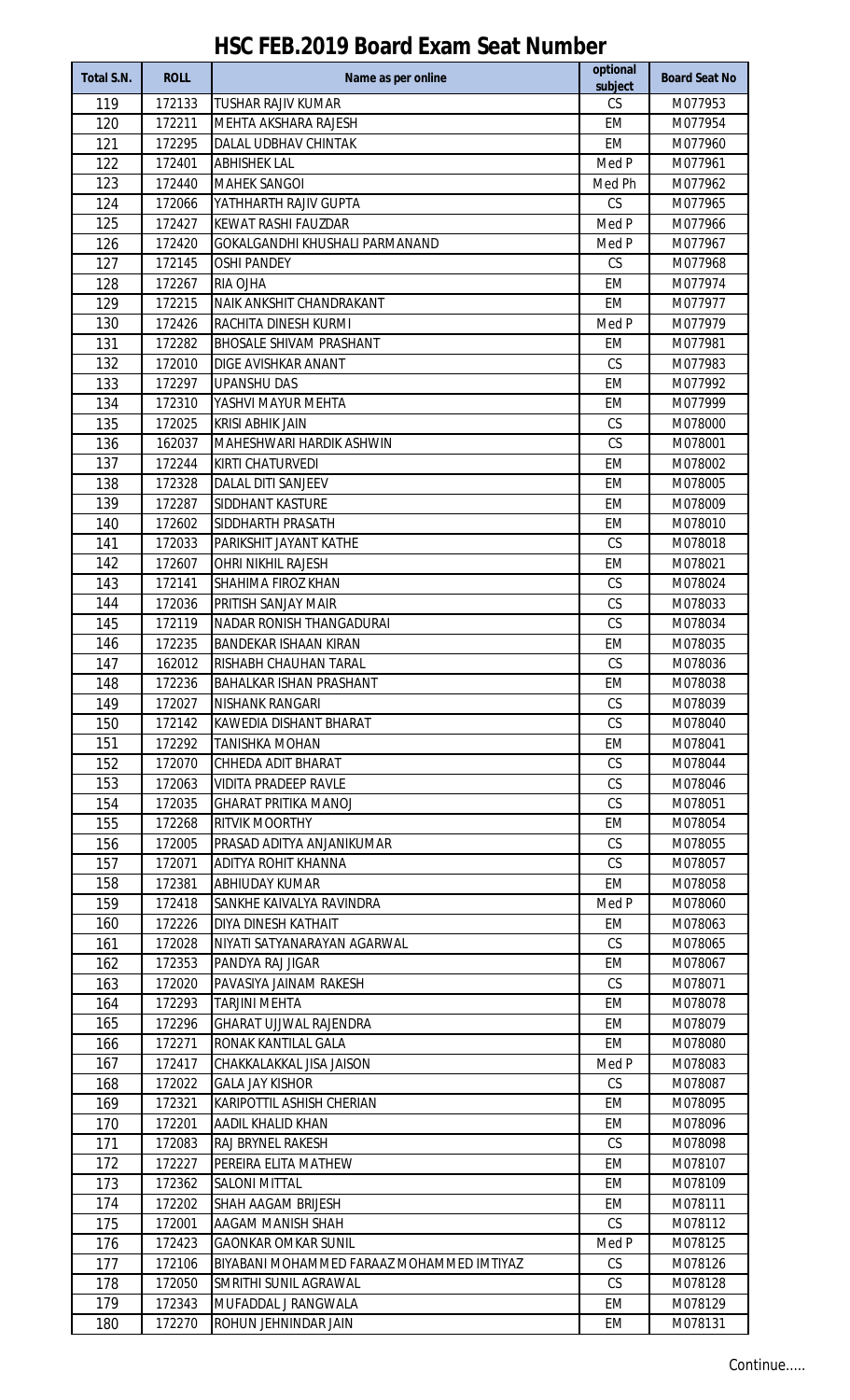| <b>Total S.N.</b> | <b>ROLL</b> | Name as per online                      | optional         | <b>Board Seat No</b> |
|-------------------|-------------|-----------------------------------------|------------------|----------------------|
| 181               | 172014      | SAVE ESHAN KIRAN                        | subject<br>CS    | M078132              |
| 182               | 172203      | <b>LAD AARYAN PANKAJ</b>                | <b>EM</b>        | M078133              |
| 183               | 172280      | SANGRAAM PATWARDHAN                     | <b>EM</b>        | M078137              |
| 184               | 172139      | JADHAV NINAD VIJAY                      | CS               | M078138              |
| 185               | 172421      | PATIL KRUNAL SUNIL                      | Med P            | M078142              |
| 186               | 172385      | MHATRE MANAS VIJAY                      | EM               | M078144              |
| 187               | 172102      | <b>MANAS ZULESH DEDHIA</b>              | CS               | M078145              |
| 188               | 172261      | PRANAV DALVI                            | <b>EM</b>        | M078147              |
| 189               | 172250      | <b>GHARAT MANAV YADNESH</b>             | <b>EM</b>        | M078148              |
| 190               | 172136      | <b>VINAY MOHAN SAKELU</b>               | CS               | M078149              |
| 191               | 172131      | <b>TANAY S KAMATH</b>                   | CS               | M078150              |
| 192               | 172117      | RAWAL PRINCE RANCHHOD                   | CS               | M078151              |
| 193               | 162325      | <b>HEDA MUKUND RAVI</b>                 | <b>EM</b>        | M078152              |
| 194               | 172336      | <b>GANDHI KANIKA PREMAL</b>             | <b>EM</b>        | M078159              |
| 195               | 172213      | ANIRUDDH NAGANUR                        | <b>EM</b>        | M078161              |
| 196               | 172214      | JAISWAL ANISH SHRAWAN                   | <b>EM</b>        | M078163              |
| 197               | 172389      | JASANI SENIYAL JIGNESH                  | EM               | M078165              |
| 198               | 172220      | CHINMAY PALAV                           | <b>EM</b>        | M078170              |
| 199               | 172132      | <b>TANMAY BANSAL</b>                    | CS               | M078171              |
| 200               | 172603      | <b>JOSHI MRUNMAYI SURESH</b>            | MED <sub>P</sub> | M078172              |
| 201               | 172075      | AGRAWAL ANSHUL DEEPAK                   | CS               | M078175              |
| 202               | 172062      | <b>VEDANT VINOD JAIN</b>                | CS               | M078178              |
| 203               | 172043      | JADON SHANTANU SINGH SHYAM PRATAP SINGH | CS               | M078179              |
| 204               | 162523      | MISHRA ALOK RAJESH                      | <b>MIP</b>       | M078186              |
| 205               | 172045      | SHLOK SACHIN PIKLE                      | CS               | M078187              |
| 206               | 172608      | SATRE DEEPAK DILIP                      | CS               | M078195              |
| 207               | 172262      | JAKHMOLA PRANAV PRADEEP                 | <b>EM</b>        | M078197              |
| 208               | 172425      | KASHIKAR PURVA MAYUR                    | Med P            | M078204              |
| 209               | 172275      | AMIN SAGAR BHOJA                        | <b>EM</b>        | M078207              |
| 210               | 172237      | JASH KARANJIKAR                         | EM               | M078208              |
| 211               | 172248      | <b>GHANKUTKAR MANASI VIJAY</b>          | EM               | M078209              |
| 212               | 172032      | <b>ONKAR KHER</b>                       | CS               | M078210              |
| 213               | 172380      | KARANDEKAR YASH BALAJI                  | EM               | M078212              |
| 214               | 172509      | DUBEY SAURABH JAINENDRA                 | <b>BHP</b>       | M078213              |
| 215               | 172116      | CHAUHAN PRASHANT PRATAP NARAYAN         | CS               | M078216              |
| 216               | 172606      | <b>CHORGE PRATHAM MANOJ</b>             | <b>MIB</b>       | M078217              |
| 217               | 172442      | AGRAHARI RAVI HANUMAN                   | Med P            | M078218              |
| 218               | 172363      | DUBEY SAMRIDDHI DINESH                  | EM               | M078224              |
| 219               | 172121      | SAMRIDDHI GOLAS                         | CS               | M078225              |
| 220               | 172239      | <b>JERIN MATHEW</b>                     | EM               | M078227              |
| 221               | 172118      | KADULKAR RIYA ABHIJIT                   | CS               | M078234              |
| 222               | 172048      | CHITRE SHRIYA SACHIN                    | CS               | M078235              |
| 223               | 172222      | DHARM HEMENDRA DOSHI                    | EM               | M078236              |
| 224               | 172505      | KAMBLE NIRMEET NITIN                    | <b>MHP</b>       | M078237              |
| 225               | 172359      | ROMIT KETAN CHANGANI                    | EM               | M078239              |
| 226               | 172324      | DARSH SUKETU PAREKH                     | EM               | M078243              |
| 227               | 172329      | BORKAR HARSH VINAYAK                    | EM               | M078244              |
| 228               | 172034      | PARTH CHAWLA                            | <b>CS</b>        | M078246              |
| 229               | 172260      | MOHITE PARTHA RAJESH                    | EM               | M078247              |
| 230               | 172060      | VARUN ANAND PATKAR                      | CS               | M078249              |
| 231               | 172436      | PAREKH SHRUTI JIGNESH                   | Med P            | M078251              |
| 232               | 172444      | <b>GHARAT SHRUTI VIJAY</b>              | Med Ph           | M078253              |
| 233               | 172224      | JASANI DHRUVIL KETAN                    | EM               | M078256              |
| 234               | 172216      | GAIKWAD ARYA RAVINDRA                   | <b>EM</b>        | M078260              |
| 235               | 172294      | <b>BANE TEJAS RAMAKANT</b>              | EM               | M078263              |
| 236               | 172276      | MUDALIAR SAGAR VIVEK                    | EM               | M078265              |
| 237               | 172277      | <b>G SAI ISHAAN</b>                     | EM               | M078266              |
| 238               | 172300      | VASAV RAJENDRAKUMAR PARMAR              | EM               | M078270              |
| 239               | 172307      | MISHRA YASH KAUSHIK                     | EM               | M078274              |
| 240               | 172138      | <b>NAHUSH KOUSTHUBH LELE</b>            | CS               | M078275              |
| 241               | 172065      | YASH NEERAJ MITTAL                      | CS               | M078276              |
| 242               | 172245      | PATEL KRISH SUKETU                      | EM               | M078278              |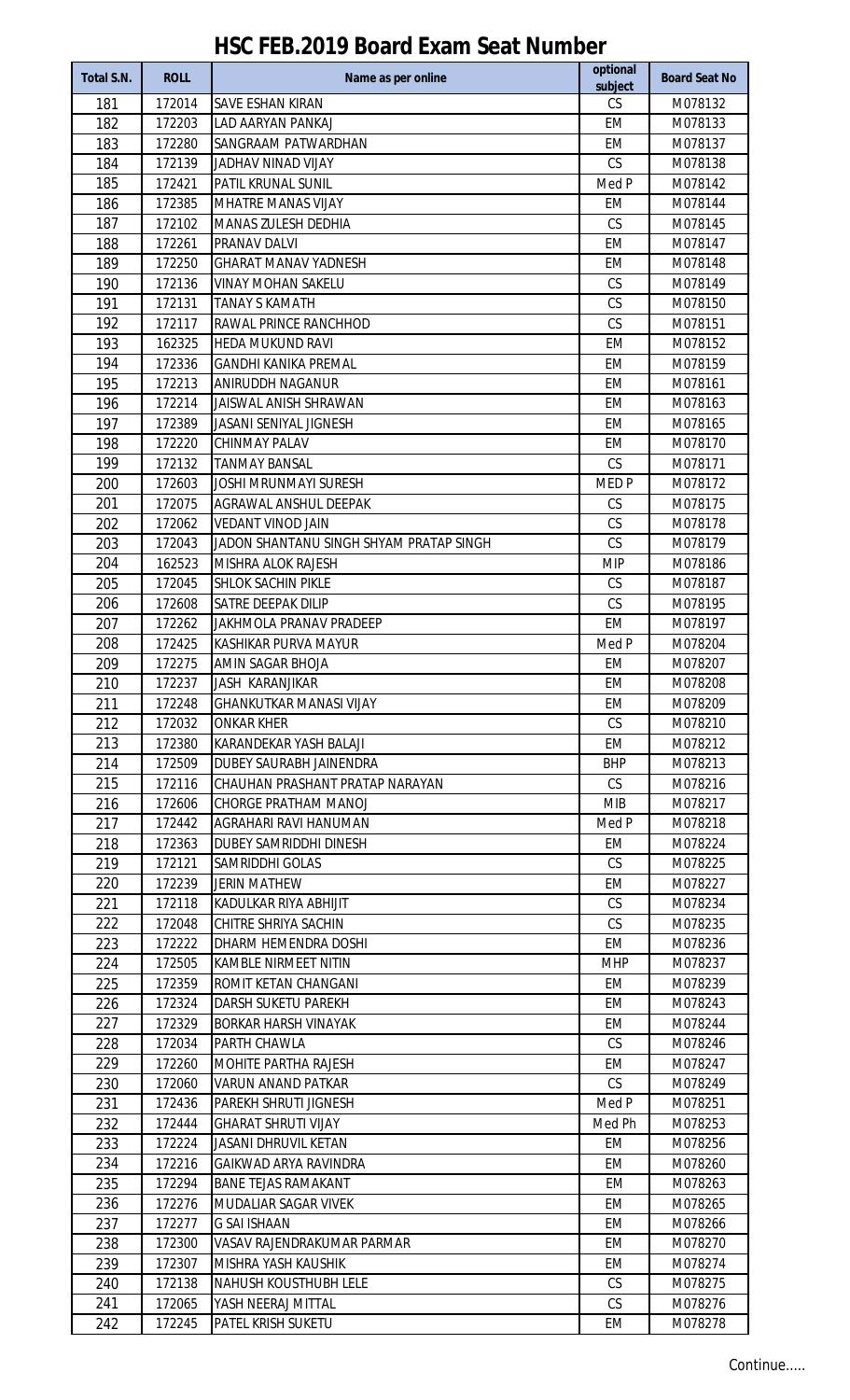| Total S.N. | <b>ROLL</b>      | Name as per online                           | optional<br>subject | <b>Board Seat No</b> |
|------------|------------------|----------------------------------------------|---------------------|----------------------|
| 243        | 172099           | PATEL KRISHA RAJENDRA                        | CS                  | M078281              |
| 244        | 172323           | DHERE DAKSHAL BABA                           | <b>EM</b>           | M078282              |
| 245        | 172366           | NALAMUTT SHAMITA VISHWANATH                  | <b>EM</b>           | M078283              |
| 246        | 172255           | NISHANT BOLOOR                               | <b>EM</b>           | M078286              |
| 247        | 172006           | <b>AKSHAT RATHOD</b>                         | CS                  | M078287              |
| 248        | 172253           | <b>JOSHI NAKSHATRA ANIL</b>                  | EM                  | M078288              |
| 249        | 172356           | RISHAV BISWAS                                | <b>EM</b>           | M078291              |
| 250        | 172432           | PATIL SAKSHI MILIND                          | Med P               | M078294              |
| 251        | 172508           | MEHTA SAKSHI NIRMAL                          | <b>BHP</b>          | M078295              |
| 252        | 172431           | PATIL SAKSHI SUNIL                           | Med P               | M078298              |
| 253        | 172416           | HARSHITA RAJESH MIRGH                        | Med P               | M078301              |
| 254        | 172403           | ANUSHKA KISHOR GAWAS                         | Med PH              | M078303              |
| 255        | 172047           | JEJURKAR SHREYAS SAMEER                      | CS                  | M078306              |
| 256        | 172382           | CHAVAN AISHWARYA ANAND                       | <b>EM</b>           | M078309              |
| 257        | 172140           | JOSHI SANSKRUTI SATISH                       | CS                  | M078312              |
| 258        | 172305           | <b>VISMAY KAMLESH MISTRY</b>                 | EM                  | M078313              |
| 259        | 172096           | <b>DURGE JEET</b>                            | CS                  | M078316              |
| 260        | 172212           | <b>ANIKET JHA</b>                            | <b>EM</b>           | M078318              |
| 261        | 172357           | <b>RISHITA PAL</b>                           | <b>EM</b>           | M078320              |
| 262        | 172419           | <b>JAIN KAVITA PRAVINBHAI</b>                | Med P               | M078321              |
| 263        | 172281           | MANE SHANTANU VILIN                          | <b>EM</b>           | M078326              |
| 264        | 172350           | <b>GUPTA PRATHAM DINESH</b>                  | <b>EM</b>           | M078329              |
| 265        | 172009           | ATHARVA KETAN BELSARE                        | CS                  | M078330              |
| 266        | 172502           | PHUTANE ATHARVA SHIVDAS                      | <b>MHP</b>          | M078331              |
| 267        | 162090           | <b>HRITHIK BHATT</b>                         | CS                  | M078332              |
| 268        | 172314           | RAWAL ADITI DINESH                           | EM                  | M078333              |
| 269        | 172004           | <b>ADITI PRAFUL DOSHI</b>                    | CS                  | M078335              |
| 270        | 172351           | KURAMBHATTI PRATHAMESH GITESH                | <b>EM</b>           | M078336              |
| 271        | 172225           | <b>APAGE DIPTI RAJESH</b>                    | EM                  | M078337              |
| 272        | 172338           | KARIA KARTIK VIRAL                           | EM                  | M078339              |
| 273<br>274 | 172311<br>172093 | PANDIT YUTIKA HEMANT<br><b>HRITIKA RATHI</b> | EM<br><b>CS</b>     | M078340<br>M078342   |
| 275        | 172238           | <b>GAJJAR JATIN NITINKUMAR</b>               | EM                  | M078344              |
| 276        | 172430           | PUJARI RUTUJA TANAJI                         | Med P               | M078345              |
| 277        | 172135           | USHNISH CHAKRAVARTY                          | CS                  | M078346              |
| 278        | 172315           | ADITYA RAJENDRA BENDE                        | EM                  | M078348              |
| 279        | 172206           | <b>JOSHI ADITYA RAJESH</b>                   | EM                  | M078349              |
| 280        | 172126           | SHUBH DAKSHAY BHAGAT                         | CS                  | M078352              |
| 281        | 172285           | AREKAR SHUBH PRASAD                          | EM                  | M078353              |
| 282        | 162351           | SHUBHAM RAJKUMAR NIRALA                      | EM                  | M078356              |
| 283        | 172286           | MOHILE SHUBHAM SACHIN                        | EM                  | M078357              |
| 284        | 172054           | <b>SUJAY MOHANTY</b>                         | <b>CS</b>           | M078360              |
| 285        | 172265           | <b>ALSHI RAHUL SANJAY</b>                    | EM                  | M078362              |
| 286        | 172090           | DRUMIL SANDIP PARIKH                         | <b>CS</b>           | M078364              |
| 287        | 172042           | PARKAR SAURABH RAMAN                         | CS                  | M078368              |
| 288        | 172124           | MALOO SHOURABH RATAN LAL                     | CS                  | M078369              |
| 289        | 172230           | <b>GAURAV SHARAD DOTIYA</b>                  | EM                  | M078372              |
| 290        | 172011           | CHAVAN AYUSH KISHOR                          | CS                  | M078373              |
| 291        | 172080           | AYUSH VINOD SAWANT                           | <b>CS</b>           | M078374              |
| 292        | 172387           | JADHAV VRUSHABH ASHOK                        | EM                  | M078375              |
| 293        | 172361           | KOTHARI RUSHIL NITESH KUMAR                  | EM                  | M078376              |
| 294        | 172246           | KHATAL KRUTIK HARESHWAR                      | EM                  | M078379              |
| 295        | 172327           | <b>MEHTA DHRUV HEMAL</b>                     | EM                  | M078382              |
| 296        | 172223           | <b>GUPTA DHRUV PANKAJ</b>                    | EM                  | M078383              |
| 297        | 172249           | MANAV ARYA                                   | EM                  | M078384              |
| 298        | 172299           | RAKHUNDE VAIBHAV NARAYAN                     | EM                  | M078385              |
| 299        | 172114           | PUJARA PAVAN ROHITBHAI                       | <b>CS</b>           | M078386              |
| 300        | 172376           | RUHELA VIVEK LOVEKUMAR                       | EM                  | M078389              |
| 301        | 172272           | PATEL RUTVI KETANKUMAR                       | EM                  | M078390              |
| 302        | 172219           | MEHTA BHAVIK ANAND                           | EM                  | M078393              |
| 303        | 172312           | SAWANT AAVISHKAR SHAILESH                    | EM.                 | M078396              |
| 304        | 172408           | PATIL DHAWAL MANGESH                         | Med P               | M078399              |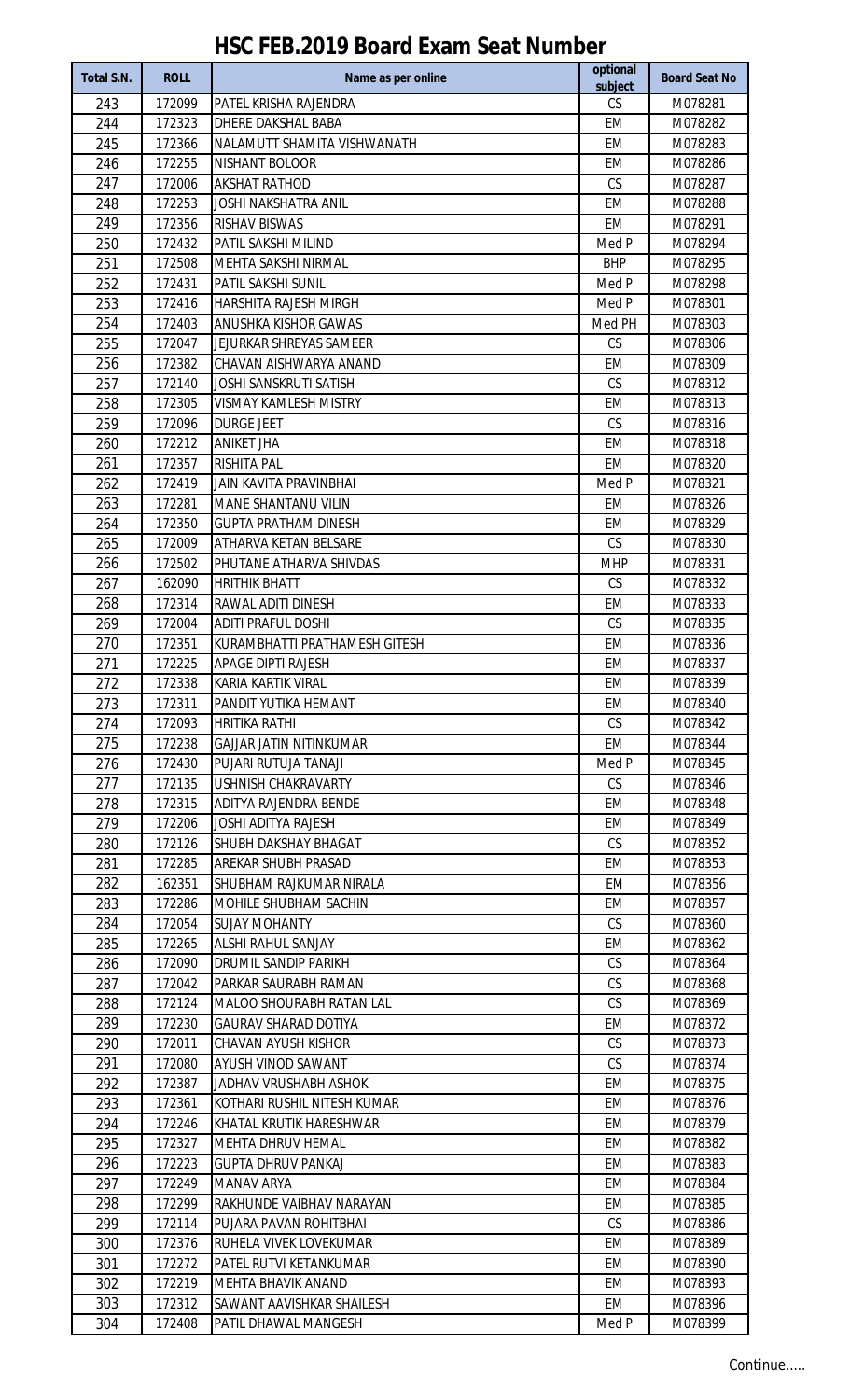| Total S.N. | <b>ROLL</b>      | Name as per online                                   | optional<br>subject | <b>Board Seat No</b> |
|------------|------------------|------------------------------------------------------|---------------------|----------------------|
| 305        | 172100           | <b>GUDOOR LAXMI SHARANAPPA</b>                       | CS                  | M078404              |
| 306        | 172072           | <b>AJAY RAWAT</b>                                    | CS                  | M078406              |
| 307        | 172073           | AMEYA ANIRUDDHA JOSHI                                | CS                  | M078408              |
| 308        | 172274           | SADIYA IRSHAD KHAN                                   | <b>EM</b>           | M078410              |
| 309        | 172438           | <b>GOWDA TANYA KUMAR</b>                             | Med P               | M078411              |
| 310        | 172046           | SHREYA AMIN                                          | CS                  | M078413              |
| 311        | 172263           | PRATYUSHA NAIK                                       | <b>EM</b>           | M078419              |
| 312        | 172332           | <b>JASH A SHAH</b>                                   | <b>EM</b>           | M078432              |
| 313        | 172254           | <b>NEIL J SHAH</b>                                   | <b>EM</b>           | M078433              |
| 314        | 172258           | THAKRE OM KIRAN                                      | <b>EM</b>           | M078434              |
| 315        | 172234           | <b>VIKAM HET NIRMAL</b>                              | <b>EM</b>           | M078436              |
| 316        | 172309           | YASH PRITESH SHAH                                    | <b>EM</b>           | M078438              |
| 317        | 172279           | TOSHNIWAL SANDESH MANOJ                              | <b>EM</b>           | M078440              |
| 318        | 172333           | <b>JASH T SHAH</b>                                   | <b>EM</b>           | M078442              |
| 319        | 172089           | DIVYA NIRMAL SHAH                                    | CS                  | M078447              |
| 320        | 172123           | SHANTAM SRIVASTAVA                                   | CS                  | M078448              |
| 321        | 172360           | RUSHABH NILESH SHAH                                  | <b>EM</b>           | M078449              |
| 322        | 172340           | KUSHAL RAJNIKANT SHAH                                | <b>EM</b>           | M078455              |
| 323        | 172104           | <b>VISARIA MANAV HIRENKUMAR</b>                      | CS                  | M078457              |
| 324        | 172241           | KANVA JAYDEEP TRIVEDI                                | <b>EM</b>           | M078460              |
| 325        | 172115           | SHENDE PRAPTI MILIND                                 | CS                  | M078461              |
| 326        | 172097<br>172609 | TRIVEDI KARAN CHANDRASHEKHAR<br>SHARMA ADARSH ANGESH | CS<br><b>EM</b>     | M078463              |
| 327<br>328 |                  | <b>WAGHELA HARSH NILESH</b>                          | CS                  | M078466<br>M078467   |
| 329        | 162146<br>172303 | YADAV VIKAS RAJKUMAR                                 | <b>EM</b>           | M078472              |
| 330        | 172334           | SUVARNA JATIN RAVI                                   | <b>EM</b>           | M078476              |
| 331        | 172103           | MANAV MANOJ KUMAR SINGH                              | CS                  | M078477              |
| 332        | 172044           | SHAIKH SHAYAN M SAQIB                                | CS                  | M078478              |
| 333        | 172611           | ZAIDI MIZBA AZEEZ                                    | MED <sub>P</sub>    | M078479              |
| 334        | 162391           | CHAITANYA UPADHYAY                                   | EM                  | M078480              |
| 335        | 172288           | SIDDHANT ARJUN SHINDE                                | EM                  | M078483              |
| 336        | 172208           | ADITYA TRIVEDI                                       | EM                  | M078488              |
| 337        | 172074           | ANEEKAVAT THAKUR                                     | CS                  | M078489              |
| 338        | 172344           | <b>NEIL VIKAS VASHANI</b>                            | EM                  | M078491              |
| 339        | 172384           | SHARMA JEET DEVENDRA                                 | EM                  | M078498              |
| 340        | 172330           | SHAH HARSH AMITKUMAR                                 | EM                  | M078508              |
| 341        | 172320           | ANSH KRISHNA KUMAR SINGH                             | EM                  | M078510              |
| 342        | 172259           | SHAH PARTH NAINESH                                   | EM                  | M078511              |
| 343        | 172049           | SIDDHARTH GIRISH SHAH                                | CS                  | M078517              |
| 344        | 172322           | VOTAVAT BHAVYA MANOJ                                 | EM                  | M078520              |
| 345        | 172098           | KHUSHI HIREN SHAH                                    | CS                  | M078524              |
| 346        | 172313           | SUTHAR ABHIMANYU BHARAT                              | EM                  | M078528              |
| 347        | 172088           | DHRUMIL THAKORE                                      | CS                  | M078533              |
| 348        | 172113           | SHAH PARSHVA MINESH                                  | CS                  | M078535              |
| 349        | 172347           | PARSHVA PRAGNESH SHAH                                | EM                  | M078536              |
| 350        | 172079           | SHARMA ASHWIN AJAY                                   | <b>CS</b>           | M078537              |
| 351        | 172402           | WADE ADITI PRITAM                                    | Med P               | M078542              |
| 352        | 172434           | SHAIKH SHIFA SHAKIL AHMED                            | Med P               | M078543              |
| 353        | 172507           | DIMPLE KUNWAR SOLANKI                                | <b>MHP</b>          | M078547              |
| 354        | 172373           | TEJ VED                                              | EM                  | M078549              |
| 355        | 172087           | DHAIRYA HARESH VEERA                                 | <b>CS</b>           | M078550              |
| 356        | 172371           | TANISHA VIJAY SINGH                                  | EM                  | M078551              |
| 357        | 172053           | SHETTY SRISHTI SATISH                                | CS                  | M078552              |
| 358        | 172207           | ADITYA ABHAI RAI SHARMA                              | <b>EM</b>           | M078555              |
| 359        | 172367           | SHETTY SHIVANSH CHANDRAKANT                          | EM                  | M078557              |
| 360<br>361 | 172068<br>172120 | AAKANKSH SATISH SHETTY                               | CS<br>CS            | M078563<br>M078577   |
| 362        | 172085           | VISHWAKARMA SAMAR RAJESH<br>CHINMAY VISHAL SHAH      | CS                  | M078579              |
| 363        | 172439           | JIL MEHUL SHAH                                       | Med Ph              | M078580              |
| 364        | 172342           | TAYSHETE MIHIR PRASHANT                              | EM                  | M078582              |
| 365        | 172094           | <b>SHAH ISHAN BHUPESH</b>                            | CS                  | M078584              |
| 366        | 172301           | VEDAN NITYANANND SHET                                | EM                  | M078586              |
|            |                  |                                                      |                     |                      |